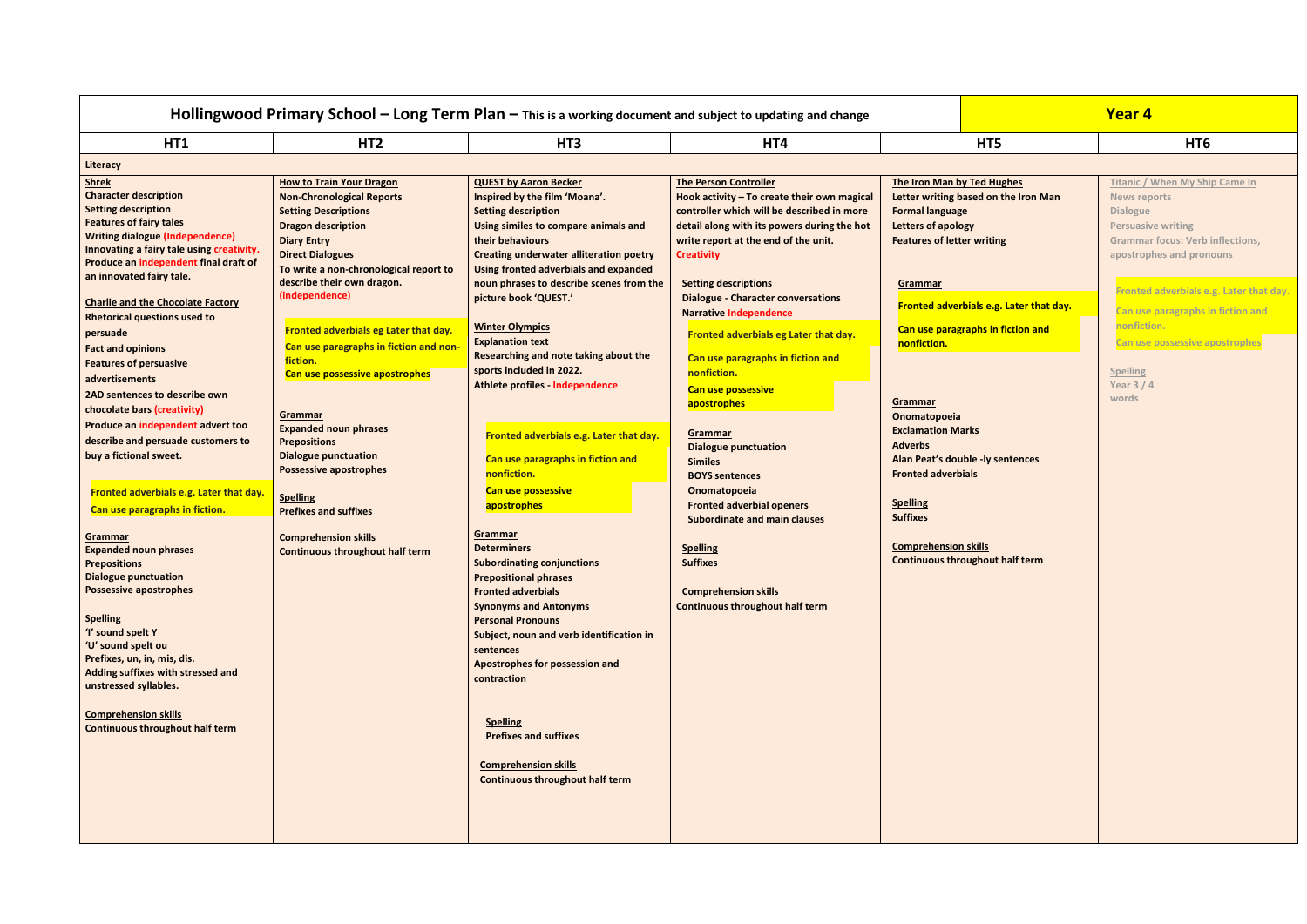| <b>Numeracy</b>                                                                                                                                                                                                                                                                                                                                                                                                                                                                                                                                                                                                |                                                                                                                                                                                                                                                                                                                                                                                                                                                                                                                                                                                                                                                                       |                                                                                                                                                                                                                                                                                                                                                                                                                                                                                                                                                                                                                                                                                    |                                                                                                                                                                                                                                                                                                                                                                                                                                                                                                                                                                                                                                                                                           |                                                                                                                                                                                                                                                                                                                                                                                                                                                                                                                                                                                                                                              |                                                                                                                                                                                                                                                                                                                                                                                                                                                                                                                                                                             |
|----------------------------------------------------------------------------------------------------------------------------------------------------------------------------------------------------------------------------------------------------------------------------------------------------------------------------------------------------------------------------------------------------------------------------------------------------------------------------------------------------------------------------------------------------------------------------------------------------------------|-----------------------------------------------------------------------------------------------------------------------------------------------------------------------------------------------------------------------------------------------------------------------------------------------------------------------------------------------------------------------------------------------------------------------------------------------------------------------------------------------------------------------------------------------------------------------------------------------------------------------------------------------------------------------|------------------------------------------------------------------------------------------------------------------------------------------------------------------------------------------------------------------------------------------------------------------------------------------------------------------------------------------------------------------------------------------------------------------------------------------------------------------------------------------------------------------------------------------------------------------------------------------------------------------------------------------------------------------------------------|-------------------------------------------------------------------------------------------------------------------------------------------------------------------------------------------------------------------------------------------------------------------------------------------------------------------------------------------------------------------------------------------------------------------------------------------------------------------------------------------------------------------------------------------------------------------------------------------------------------------------------------------------------------------------------------------|----------------------------------------------------------------------------------------------------------------------------------------------------------------------------------------------------------------------------------------------------------------------------------------------------------------------------------------------------------------------------------------------------------------------------------------------------------------------------------------------------------------------------------------------------------------------------------------------------------------------------------------------|-----------------------------------------------------------------------------------------------------------------------------------------------------------------------------------------------------------------------------------------------------------------------------------------------------------------------------------------------------------------------------------------------------------------------------------------------------------------------------------------------------------------------------------------------------------------------------|
| <b>Place Value</b><br>count in multiples of 6, 7, 9, 25 and<br><b>1000</b>                                                                                                                                                                                                                                                                                                                                                                                                                                                                                                                                     | <b>Multiplication and Division</b><br>Count in multiples of 6,7,9,25 and 1000.                                                                                                                                                                                                                                                                                                                                                                                                                                                                                                                                                                                        | <b>Fractions and Decimals</b><br>To recognise and write decimal<br>equivalents of any number of tenths or<br>hundredths.                                                                                                                                                                                                                                                                                                                                                                                                                                                                                                                                                           | <b>Multiplication and Division</b><br>Count in multiples of 6,7,9,25 and 1000.                                                                                                                                                                                                                                                                                                                                                                                                                                                                                                                                                                                                            | <b>Decimals and Money</b><br>Measures and money problems involving all<br>4 operations                                                                                                                                                                                                                                                                                                                                                                                                                                                                                                                                                       | <b>Time</b><br>To read, write and convert analogue and<br>digital time.                                                                                                                                                                                                                                                                                                                                                                                                                                                                                                     |
| find 1000 more or less than a given<br>number                                                                                                                                                                                                                                                                                                                                                                                                                                                                                                                                                                  | Round any number to the nearest 10,<br>100 or 1000.                                                                                                                                                                                                                                                                                                                                                                                                                                                                                                                                                                                                                   | To recognise and write decimal<br>equivalents to $\frac{1}{4}$ ; $\frac{1}{2}$ ; $\frac{3}{4}$ .                                                                                                                                                                                                                                                                                                                                                                                                                                                                                                                                                                                   | Round any number to the nearest 10, 100<br>or 1000.                                                                                                                                                                                                                                                                                                                                                                                                                                                                                                                                                                                                                                       | estimate, compare and calculate different<br>measures, including money in pounds and<br>pence.                                                                                                                                                                                                                                                                                                                                                                                                                                                                                                                                               | read, write and convert time between<br>analogue and digital 12 and 24-hour<br>clocks                                                                                                                                                                                                                                                                                                                                                                                                                                                                                       |
| Recognise the place value of each digit<br>in a four-digit number (thousands,<br>hundreds, tens, and ones) Teamwork<br>when playing place value dice games.<br>Order and compare numbers beyond<br>1000 - Solve fly with it challenges using<br>resilience.<br>round any number to the nearest 10,<br>100 or 1000<br>Problem solving - solve number and<br>practical problems that involve all of<br>the above and with increasingly large<br>positive numbers.<br>To count backwards through zero to<br>include negative numbers.<br><b>Addition and Subtraction</b><br>Add and subtract numbers with up to 4 | <b>Recall multiplication and division facts</b><br>up to 12 x 12.<br>Multiply 2-digit and 3-digit numbers by<br>a 1-digit number using formal written<br>method.<br>Multiply whole numbers by 10 and 100.<br>To find the effect of dividing a one- or<br>two-digit number by 10 and 100,<br>identifying the value of the digits in the<br>answer as units, tenths and<br>hundredths. (independence)<br>Solve problems involving all four<br>operations and in the context of money<br>and measures. Resilience.<br>To round decimals with one decimal<br>place to the nearest whole number.<br>To compare numbers with the same<br>number of decimal places up to two | Round decimals with one decimal place<br>to the nearest whole number.<br>Compare numbers with the same number<br>of decimal places up to two decimal<br>places.<br>Solve simple measure and money<br>problems involving fractions and<br>decimals to two decimal places.<br>Count up and down in tenths and<br>hundredths; recognise that hundredths<br>arise when dividing an object by a<br>hundred and dividing tenths by ten.<br>To solve problems involving increasingly<br>harder fractions to calculate quantities,<br>and fractions to divide quantities,<br>including non-unit fractions where the<br>answer is a whole number.<br>To identify, name and write equivalent | <b>Recall multiplication and division facts up</b><br>to 12 x 12.<br>Multiply 2-digit and 3-digit numbers by a 1-<br>digit number using formal written method.<br>Multiply whole numbers by 10 and 100.<br>To find the effect of dividing a one- or two-<br>digit number by 10 and 100, identifying the<br>value of the digits in the answer as units,<br>tenths and hundredths. Independence and<br>Resilience.<br>Solve problems involving all four<br>operations and in the context of money<br>and measures.<br>To round decimals with one decimal place<br>to the nearest whole number.<br>To compare numbers with the same<br>number of decimal places up to two<br>decimal places. | <b>Converting pounds and pence</b><br>Comparing and ordering amounts of money<br>Solve problems involving converting<br>different units of measure<br>add and subtract numbers with up to 4 digits<br>using the efficient written methods of<br>columnar addition and subtraction where<br>appropriate<br>Count up and down in tenths and<br>hundredths; recognise that hundredths arise<br>when dividing an object by a hundred and<br>dividing tenths by ten.<br>To recognise and write decimal equivalents<br>to $\frac{1}{4}$ ; $\frac{1}{2}$ ; $\frac{3}{4}$ .<br>Round decimals with one decimal place to<br>the nearest whole number. | solve problems involving converting<br>from hours to minutes; minutes to<br>seconds; years to months; weeks to<br>days.<br>Geometry<br>Co-ordinates in the first quadrant.<br><b>Translation</b><br><b>Plotting co-ordinates and drawing</b><br>polygons<br><b>Roman Numerals</b><br>Measures, money problems and<br>investigations involving all 4 operations<br>Symmetry and angles.<br>Solving problems involving money using<br>all four operations.<br>add and subtract numbers with up to 4<br>digits using the efficient written<br>methods of columnar addition and |
| digits using the efficient written<br>methods of columnar addition and<br>subtraction where appropriate<br>Estimate and use inverse operations to<br>check answers to a calculation.<br>Solve problems in context around<br>addition and subtraction, deciding<br>which operations and methods to use<br>and why.                                                                                                                                                                                                                                                                                              | decimal places.<br><b>Length and Perimeter</b><br>To find the perimeter of rectilinear<br>shapes.<br><b>Fractions</b><br>To recognise and write decimal<br>equivalents to $\frac{1}{4}$ ; $\frac{1}{2}$ ; $\frac{3}{4}$ .<br>To identify, name and write equivalent<br>fractions of a given fraction, including<br>tenths and hundredths.<br>To add and subtract fractions with the<br>same denominator.<br><b>Solve Problems, Independence and</b><br><b>Resilience.</b>                                                                                                                                                                                             | fractions of a given fraction, including<br>tenths and hundredths.<br>To add and subtract fractions with the<br>same denominator.<br><b>Solve Problems, Independence and</b><br>Resilience.                                                                                                                                                                                                                                                                                                                                                                                                                                                                                        |                                                                                                                                                                                                                                                                                                                                                                                                                                                                                                                                                                                                                                                                                           | Area<br>To count squares and use multiplication to<br>find the area.                                                                                                                                                                                                                                                                                                                                                                                                                                                                                                                                                                         | subtraction where appropriate<br>round any number to the nearest 10, 100<br>or 1000                                                                                                                                                                                                                                                                                                                                                                                                                                                                                         |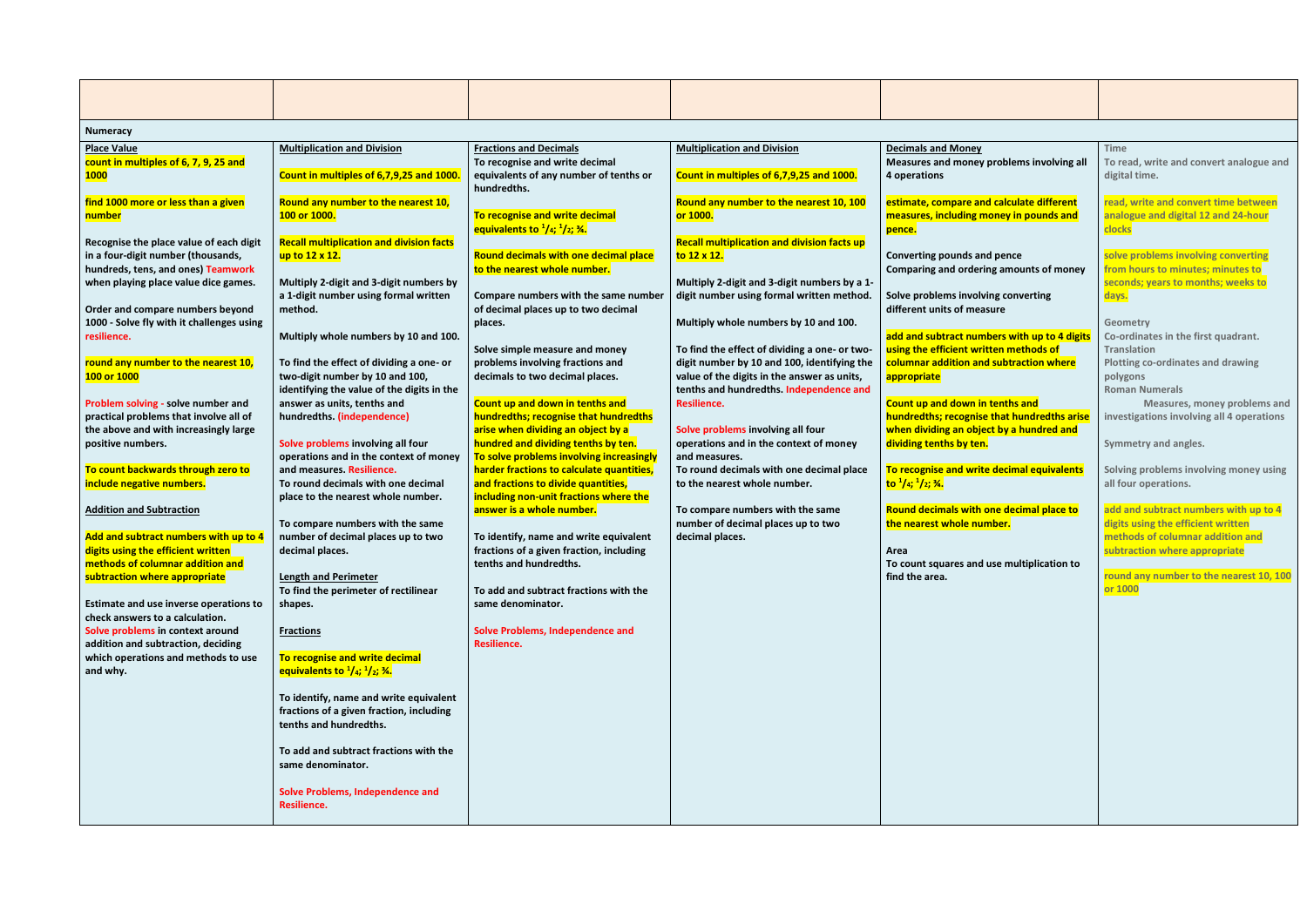|                                                                                                                                                                                                                                                                                                                                                                                                                                                                                                                                                                                                                                                                                                                                                                                                                                                                                    | Count up and down in tenths and<br>hundredths; recognise that hundredths<br>arise when dividing an object by a<br>hundred and dividing tenths by ten.<br>To solve problems involving<br>increasingly harder fractions to<br>calculate quantities, and fractions to<br>divide quantities, including non-unit<br>fractions where the answer is a whole<br>number. |                                                                                                                                                                                                                                                                                                                                                                                                                                                                                                                                                                                                                                                                                                                                                                                                                                                                                                                                                                                                                                                                                                                                                                                                                                                                                                          |                                                                                                                                                                                                                                                                                                                                                                                                                                                                                                                                                                                                                                                                                                                                                                                                                                                                                                                                                                                                                                                                                                                                                                                                                                                                                     |                                                                                                                                                                                                                                                                                                                                                                                                                                                                                                                                                                                                                                                                                                                                                                                                                                                                                                                                                                                                                                                       |                                                                                                                                                                                                                                                                                                                                                                                                                                                                                                                                                                                                                                                                                                                                                                |
|------------------------------------------------------------------------------------------------------------------------------------------------------------------------------------------------------------------------------------------------------------------------------------------------------------------------------------------------------------------------------------------------------------------------------------------------------------------------------------------------------------------------------------------------------------------------------------------------------------------------------------------------------------------------------------------------------------------------------------------------------------------------------------------------------------------------------------------------------------------------------------|-----------------------------------------------------------------------------------------------------------------------------------------------------------------------------------------------------------------------------------------------------------------------------------------------------------------------------------------------------------------|----------------------------------------------------------------------------------------------------------------------------------------------------------------------------------------------------------------------------------------------------------------------------------------------------------------------------------------------------------------------------------------------------------------------------------------------------------------------------------------------------------------------------------------------------------------------------------------------------------------------------------------------------------------------------------------------------------------------------------------------------------------------------------------------------------------------------------------------------------------------------------------------------------------------------------------------------------------------------------------------------------------------------------------------------------------------------------------------------------------------------------------------------------------------------------------------------------------------------------------------------------------------------------------------------------|-------------------------------------------------------------------------------------------------------------------------------------------------------------------------------------------------------------------------------------------------------------------------------------------------------------------------------------------------------------------------------------------------------------------------------------------------------------------------------------------------------------------------------------------------------------------------------------------------------------------------------------------------------------------------------------------------------------------------------------------------------------------------------------------------------------------------------------------------------------------------------------------------------------------------------------------------------------------------------------------------------------------------------------------------------------------------------------------------------------------------------------------------------------------------------------------------------------------------------------------------------------------------------------|-------------------------------------------------------------------------------------------------------------------------------------------------------------------------------------------------------------------------------------------------------------------------------------------------------------------------------------------------------------------------------------------------------------------------------------------------------------------------------------------------------------------------------------------------------------------------------------------------------------------------------------------------------------------------------------------------------------------------------------------------------------------------------------------------------------------------------------------------------------------------------------------------------------------------------------------------------------------------------------------------------------------------------------------------------|----------------------------------------------------------------------------------------------------------------------------------------------------------------------------------------------------------------------------------------------------------------------------------------------------------------------------------------------------------------------------------------------------------------------------------------------------------------------------------------------------------------------------------------------------------------------------------------------------------------------------------------------------------------------------------------------------------------------------------------------------------------|
| <b>Science</b>                                                                                                                                                                                                                                                                                                                                                                                                                                                                                                                                                                                                                                                                                                                                                                                                                                                                     |                                                                                                                                                                                                                                                                                                                                                                 |                                                                                                                                                                                                                                                                                                                                                                                                                                                                                                                                                                                                                                                                                                                                                                                                                                                                                                                                                                                                                                                                                                                                                                                                                                                                                                          |                                                                                                                                                                                                                                                                                                                                                                                                                                                                                                                                                                                                                                                                                                                                                                                                                                                                                                                                                                                                                                                                                                                                                                                                                                                                                     |                                                                                                                                                                                                                                                                                                                                                                                                                                                                                                                                                                                                                                                                                                                                                                                                                                                                                                                                                                                                                                                       |                                                                                                                                                                                                                                                                                                                                                                                                                                                                                                                                                                                                                                                                                                                                                                |
| <b>Living things and habitats</b><br>Do humans have a negative or positive<br>effect on the local environment?<br>Explore the school grounds to find<br>positive and negative human impact on<br>living things and their habitat.<br>Create a poster to demonstrate<br>findings.<br>What is a vertebrate and how could<br>they be grouped?<br>Identify and sort animals into six<br>different groups, e.g. mammals,<br>amphibians.<br>What is a classification key and why is it<br>useful to scientists?<br>Use a classification key to organise<br>plants and animals based on their<br>features.<br>Does a food chain always start with a<br>plant?<br>Learn the terms, producers, consumers<br>and predators. Build food chains and<br>discuss herbivores and carnivores.<br>Understand that all food chains start<br>with a plant because they can produce<br>their own food. |                                                                                                                                                                                                                                                                                                                                                                 | <b>Animals including Humans</b><br>Can you label the basic parts of a human<br>digestive system?<br>Label the parts and take part in an<br>experiment looking at how food travels<br>from the stomach through the intestines.<br>What are the simple functions of the<br>basic parts of the digestive system?<br>Create a comic strip based on food eaten<br>that day. Where will it travel? How long<br>will it take? Describe the function of each<br>part of the digestive system.<br>Can you identify and label the different<br>types of teeth in a human?<br>Use plasticine to make a mouth and label<br>each tooth type. Try to look carefully at<br>the shape they are in our mouths.<br>Can you identify and label the different<br>types of teeth in a human and describe<br>their function?<br>Label the teeth and match their job to<br>each one. Discuss why each one is useful<br>for a human. Conduct an egg experiment<br>to look at the effect certain liquids have<br>on our teeth. Promote a healthy lifestyle<br>and daily brushing. Safety<br>/Independence<br>How to teeth differ for carnivores and<br>herbivores?<br>Research two animals with different<br>diets. Look at their types of teeth and<br>explain why they have them. How does<br>this help with their food intake? | <b>Electricity</b><br>Can you identify common appliances that<br>run on electricity and the dangers<br>surrounding electricity? Health and Safety<br>Classification of electrical and non-<br>electrical appliance and main and battery<br>powered items from around the home and<br>in the classroom.<br>Can you construct a simple series electrical<br>circuit, identifying and naming its basic<br>parts, including cell, wires, bulbs, switches<br>and buzzers? Teamwork<br>Make circuits practically.<br>Can you identify whether or not a lamp will<br>light in a simple series circuit, based on<br>whether or not the lamp is part of a<br>complete loop with a battery?<br>Independence<br>Predict and make the circuits. Use the<br>vocabulary complete and incomplete<br>circuits.<br>How do you know that a switch opens and<br>closes a circuit and can you associate this<br>with whether or not a lamp lights in a<br>simple series circuit?<br>Make your own switch to test how it works<br>in a complete circuit.<br>Can you recognise some common<br>conductors and insulators, and associate<br>metals with being good conductors? Solve<br>problems. Predict and test different<br>materials. Conclude which materials make<br>good conductors and insulators. | <b>States of Matter</b><br>Solids, liquids and gases<br>Can you compare and group materials<br>together, according to whether they are<br>solids, liquids or gases.<br>Explain why you have classified different<br>items in different ways and sort on a venn<br>diagram.<br><b>Communication</b><br>Through observation, can you describe how<br>materials change state when they are heated<br>or cooled?<br>Melting chocolate, freezing water, looking at<br>steam from a kettle and condensation over a<br>bowl of boiling water. Use these<br>investigations to see the four processes and<br>describe how they change from one state to<br>another.<br>Using research, what is the temperature at<br>which changes happen in degrees Celsius<br>(°C). Safety Use chrome books to find the<br>temperature that change of state occurs.<br>Can you explain the part played by<br>evaporation and condensation in the water<br>cycle? Make your very own water cycle in a<br>bag. Label the parts of the water cycle and<br>explain how it works. | Sound<br>Identify how sounds are made,<br>associating some of them with something<br>vibrating. Use teamwork to conduct 4<br>experiments to show sound using tuning<br>forks, water, elastic bands and rulers.<br>Can use paragraphs in fiction and<br>nonfiction.<br>Recognise that vibrations from sounds<br>travel through a medium to the ear.<br>Find patterns between the pitch of a<br>sound and features of the object that<br>produced it.<br>Find patterns between the volume of a<br>sound and the strength of the vibrations<br>that produced it.<br>Recognise that sounds get fainter as the<br>distance from the sound source<br>increases. Use teamwork to talk into the<br>string telephones and see how the sound<br>increases and decreases. |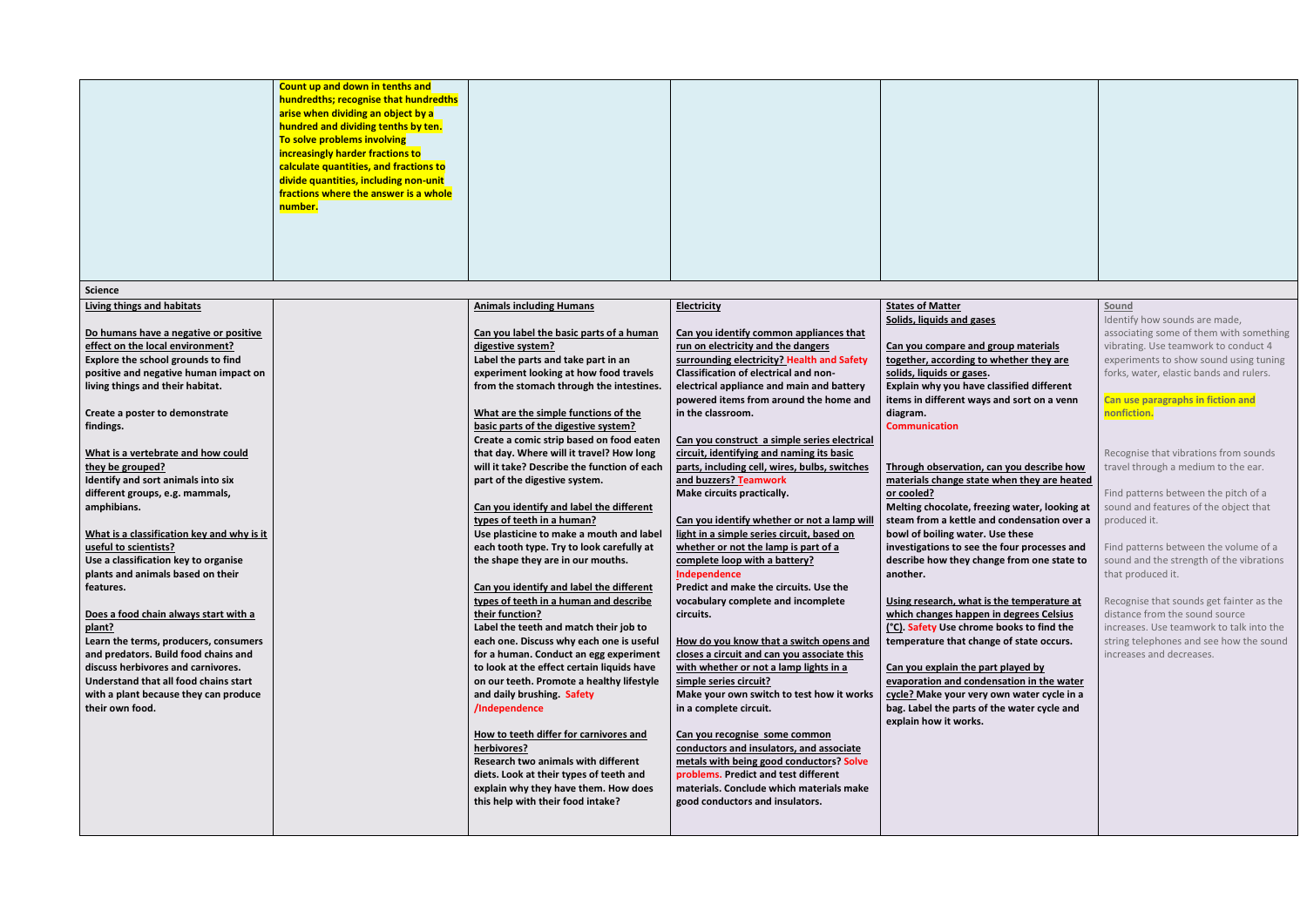|  | <mark>I can convert between different units of</mark><br>  measure (e.g. kilometre to metre: hour <i>f</i><br>measure (e.g. |  |
|--|-----------------------------------------------------------------------------------------------------------------------------|--|
|  | <mark>minute</mark> )                                                                                                       |  |

**Topic including Geography, History, Art & Design and Technology**

| $\frac{1}{2}$                               |                                               |                                              |                                              |                                              |
|---------------------------------------------|-----------------------------------------------|----------------------------------------------|----------------------------------------------|----------------------------------------------|
| <b>History</b>                              | <b>Geography</b>                              | <b>History</b>                               | <b>Design and Technology</b>                 | <u>Art</u>                                   |
| Who were the Anglo-Saxons and why           | Q1 - Where in the world is Norway?            | How did the Vikings try to take over         | <b>Night Lights</b>                          | <b>Georgie O'Keeffe</b>                      |
| did they invade Britain?                    | Mark the equator, Tropic of Cancer,           | the country and how close did                | Evaluate and look at existing night lights.  | <b>Painting, Pastels and Sketching</b>       |
| <b>Mark Denmark, Germany and The</b>        | Tropic of Capricorn, Norway and UK on         | they get?                                    | Design own night light.                      | <b>Using flower work inspired by Georgie</b> |
| Netherlands on a map and plot their         | the World Map.                                | Living graph - Pupils put event card strips  | Make own night night.                        | O'Keefee,, create own flower design inspir   |
| journey across the North Sea to Britain.    |                                               | in chronological order. They                 | Evaluate how my night light worked.          | by flowers in our local environment.         |
| <b>Discover when the Anglo-Saxons</b>       | Using a map of Europe, locate Norway,         | then consider if each event in turn was a    |                                              | Take close up pictures in the local          |
| arrived and why it was thought that         | England and 6 other countries in the          | high or low for the Vikings by moving it     | <b>Levers and Linkages</b>                   | environment and use these to inspire own     |
| they made left their homelands.             | continent of Europe. Once located,            | up or down the vertical axis of graph.       | <b>Evaluate books that use levers and</b>    | flower designs.                              |
|                                             | research to find their capital cities.        | They thereby create a shape which they       | linkages.                                    | Practise with paint colour mixing, especiall |
|                                             |                                               | compare with other groups'.                  | Make a variety of levers and linkages.       | the addition of white and black to make      |
| What was the daily life of an Anglo         | Q2 - What are the physical features           |                                              | Use levers and linkages to make an Easter    | different shades.                            |
| Saxon child like and how does this          | and physical processes of Norway?             |                                              | card with a moving Easter bunny.             | Sketch a version and paint a version then    |
| compare to a Stone Age child?               | Research and find out about the highest       | What can we learn about the Viking           |                                              | evaluate preferences.                        |
|                                             | mountain, Galdhoppigen and the                | and Anglo-Saxon period from York?            | <u>Art</u>                                   |                                              |
| Read text to discover what life was like    | largest glacier, Jostedalsbreen.              | Pupils are given list of place name          | Georgie O'Keeffe                             |                                              |
| as an Anglo Saxon child and compare         |                                               | endings and 2 maps to investigate (York      | <b>Painting, Pastels and Sketching</b>       |                                              |
| this to a Stone Age child (Year 3           | Draw a diagram of one / both of the           | and Lincolnshire).                           | Using landscape work inspired by Georgie     |                                              |
| comparison). Write an overview of how       | above and annotate.                           | They then look for broader patterns          | O'Keefee, create own 'Yorkshire landscape'   |                                              |
| children lived in each period of history    |                                               | of settlement. Where in Britain, when,       | inspired by the Ingleborough mountain.       |                                              |
| and share preferences.                      | Q3 - What are the human features and          | what sorts of places?                        | Sketch a version, pastel and paint a version |                                              |
|                                             | human processes of Norway?                    |                                              | then evaluate preferences.                   |                                              |
| <b>How did the Anglo-Saxon invasion</b>     | What do Norwegians do that makes              |                                              |                                              |                                              |
| affect the language we use in Britain       | them eco-friendly?                            |                                              |                                              |                                              |
| today?                                      |                                               | How have recent excavations                  |                                              |                                              |
|                                             | Create a poster to present 3-4 main           | changed our view of the Vikings?             |                                              |                                              |
|                                             | things they do to help the planet. Draw       | Pupils have a range of images posted         |                                              |                                              |
| Read to understand about place names,       | a picture and explain what they do and        | around the room as if an art gallery with    |                                              |                                              |
| days of the week and the Anglo Saxon        | how it helps to make a difference.            | easier images at one end and harder at       |                                              |                                              |
| alphabet. Find and locate place names       |                                               | other. Working in pairs pupils visit each    |                                              |                                              |
| today with endings used in the Anglo        | <b>CHALLENGE - Make links to the glaciers</b> | working out what the clues tells us          |                                              |                                              |
| Saxon period. Write messages and            | and the earth's temperature rising.           | about the Vikings                            |                                              |                                              |
| decode sentences written in runes.          | How might this affect tourism in              |                                              |                                              |                                              |
|                                             | Norway?                                       |                                              |                                              |                                              |
| What was the legacy of the Anglo-           |                                               | Does Alfred deserve to be known as           |                                              |                                              |
| <b>Saxons in Britain? (impact on art,</b>   | Q4 - Who lives in Norway?                     | 'The Great'?                                 |                                              |                                              |
| culture & beliefs, inc. Christian)          | Create a fascinating facts piece of work      | <b>Children to research about Alfred The</b> |                                              |                                              |
|                                             | about a famous person of Norway?              | Great and make a fact-file. Generate         |                                              |                                              |
| <b>Match Anglo Saxon kingdoms to place</b>  | Research and present on the royal             | questions that we might want to find out,    |                                              |                                              |
| names today and find which kingdoms         | family or they may like to do Roald Dah       | e.g. when did he become King?                |                                              |                                              |
| they would be located.                      | or a Viking.                                  |                                              |                                              |                                              |
|                                             |                                               | Speaking and listening task - After fact-    |                                              |                                              |
| Write a travel agent advert for             | https://www.lifeinnorway.net/famous-          | finding from secondary sources, the          |                                              |                                              |
| <b>Lindisfarne and consider fascinating</b> | norwegians/ - this includes some more.        | children will conduct a 'head to head'       |                                              |                                              |
| facts, legacy, the history behind it and    |                                               | debate where they decide if he did           |                                              |                                              |
| things to do and see if visited today.      | Research and present it to the class.         | deserve to be given the title or not,        |                                              |                                              |
|                                             | <b>Chrome books PowerPoint?</b>               | backing up their ideas with evidence.        |                                              |                                              |

**Transport and Liverpool**

| <b>Georgie O'Keeffe</b>                       | Titanic - using sources                   |
|-----------------------------------------------|-------------------------------------------|
| <b>Painting, Pastels and Sketching</b>        |                                           |
| <b>Using flower work inspired by Georgie</b>  | Locating Liverpool and other cities on a  |
| O'Keefee,, create own flower design inspired  | map of the UK.                            |
| by flowers in our local environment.          | Planning a journey to Liverpool from      |
| Take close up pictures in the local           | Bradford and evaluating routes.           |
| environment and use these to inspire own      |                                           |
| flower designs.                               | Human and physical features of Liverpool  |
| Practise with paint colour mixing, especially |                                           |
| the addition of white and black to make       | Impact of different types of transport on |
| different shades.                             | the environment                           |
| Sketch a version and paint a version then     |                                           |
| evaluate preferences.                         | Data handling around types of transport   |
|                                               | Solves comparison, sum and difference     |
|                                               | problems using information presented in   |
|                                               | bar charts, pictograms, tables and other  |
|                                               | graphs.                                   |
|                                               |                                           |
|                                               | Name the areas of origin of the main      |
|                                               | ethnic groups in our school and compare   |
|                                               | these to Liverpool                        |
|                                               |                                           |
|                                               | Art/DT                                    |
|                                               | <b>Traingles</b>                          |
|                                               |                                           |
|                                               |                                           |
|                                               |                                           |
|                                               |                                           |
|                                               |                                           |
|                                               |                                           |
|                                               |                                           |
|                                               |                                           |
|                                               |                                           |
|                                               |                                           |
|                                               |                                           |
|                                               |                                           |
|                                               |                                           |
|                                               |                                           |
|                                               |                                           |
|                                               |                                           |
|                                               |                                           |
|                                               |                                           |
|                                               |                                           |
|                                               |                                           |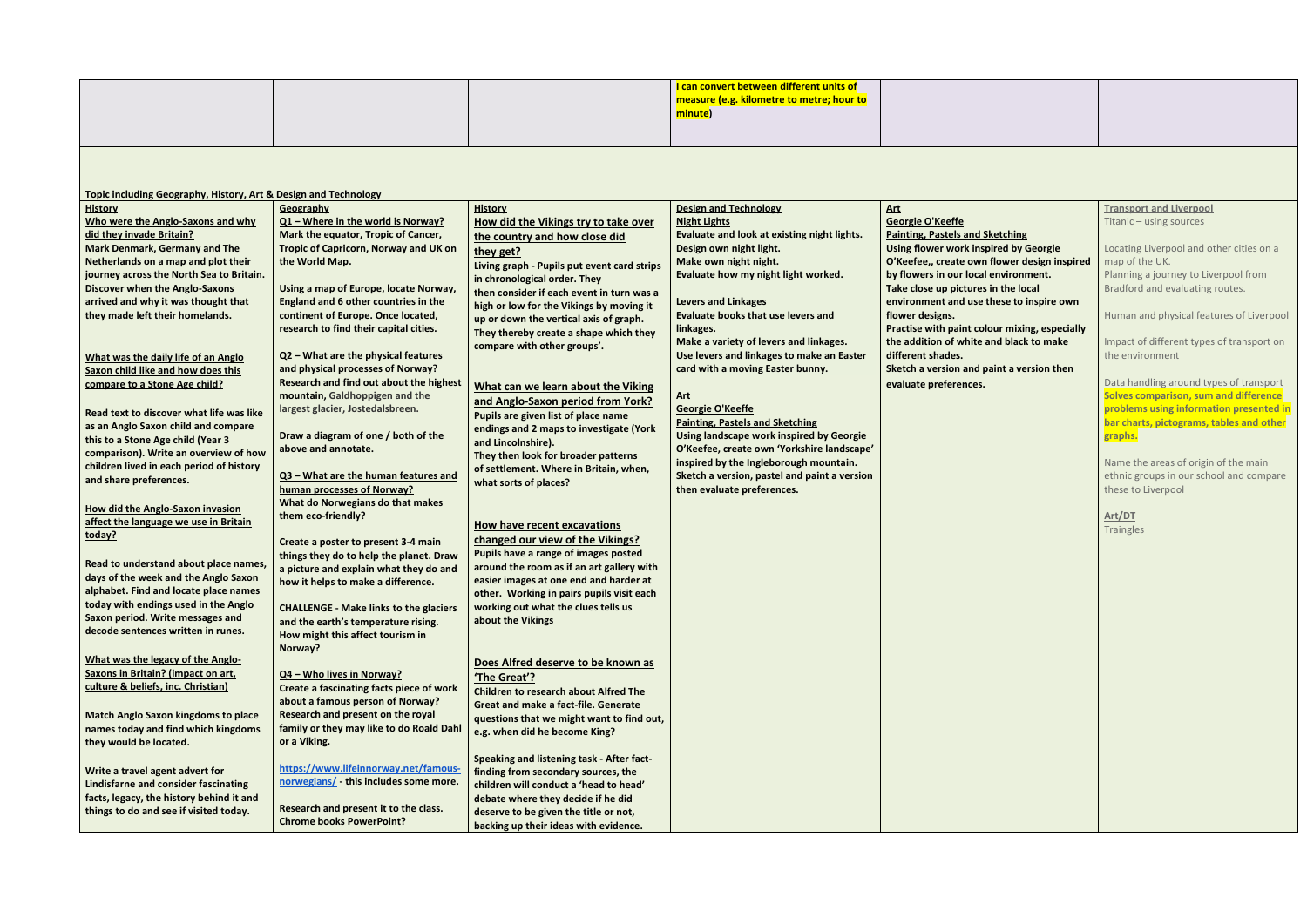| Choose as a pair/three how to present.         |  |  |
|------------------------------------------------|--|--|
| <b>Written facts, PowerPoint, presentation</b> |  |  |
| to the class.                                  |  |  |
|                                                |  |  |
| Focus on clear speaking and listening.         |  |  |
|                                                |  |  |
| <b>Art (Creativity)</b>                        |  |  |
|                                                |  |  |
| <b>Banksy</b>                                  |  |  |
| <b>Textiles and Collage</b>                    |  |  |
| Choose collage or textiles as a means of       |  |  |
| extending work already achieved.               |  |  |
|                                                |  |  |
| Refine and alter ideas and explain             |  |  |
|                                                |  |  |
| choices using an art vocabulary.               |  |  |
|                                                |  |  |
| pattern, line, texture, colour, shape,         |  |  |
| turn, textiles, decoration.                    |  |  |
|                                                |  |  |
|                                                |  |  |

## **Computing**

| <b>Purple Mash and Excel</b><br><b>Online Safety</b><br>E-safety - how to communicate online<br><b>Spreadsheets</b><br>Children can create a table of data on a<br>How to avoid being a cyberbully<br>instructions are in 2Logo and how to<br><b>Dealing with cyberbullies</b><br>spreadsheet.<br>Children can use a spreadsheet<br><b>Sharing information online</b><br>Online searches - checking sources<br>program to automatically create charts<br>and graphs from data.<br><b>Keeping passwords safe</b><br>Children can use the 'more than', 'less<br><b>Safety</b><br>than' and 'equals' tools to compare<br>different numbers and help to work out<br>solutions to calculations. Children can<br>use the 'spin' tool to count through<br>times tables.<br>Children can use the 'more than', 'less<br>than' and 'equals' tools to compare<br>different numbers and help to work out<br>solutions to calculations. Children can<br>use the 'spin' tool to count through<br>times tables.<br>Children can input addition,<br>subtraction, multiplication and division<br>formulae into an Excel spreadsheet to<br>create times tables and mathematical<br>sums.<br>Used a menu to add amounts of money<br>and used formulae to check costings of<br>PE kit. |                                               |  |
|--------------------------------------------------------------------------------------------------------------------------------------------------------------------------------------------------------------------------------------------------------------------------------------------------------------------------------------------------------------------------------------------------------------------------------------------------------------------------------------------------------------------------------------------------------------------------------------------------------------------------------------------------------------------------------------------------------------------------------------------------------------------------------------------------------------------------------------------------------------------------------------------------------------------------------------------------------------------------------------------------------------------------------------------------------------------------------------------------------------------------------------------------------------------------------------------------------------------------------------------------------------------|-----------------------------------------------|--|
|                                                                                                                                                                                                                                                                                                                                                                                                                                                                                                                                                                                                                                                                                                                                                                                                                                                                                                                                                                                                                                                                                                                                                                                                                                                                    | <b>Purple Mash</b>                            |  |
|                                                                                                                                                                                                                                                                                                                                                                                                                                                                                                                                                                                                                                                                                                                                                                                                                                                                                                                                                                                                                                                                                                                                                                                                                                                                    | 2Logo                                         |  |
|                                                                                                                                                                                                                                                                                                                                                                                                                                                                                                                                                                                                                                                                                                                                                                                                                                                                                                                                                                                                                                                                                                                                                                                                                                                                    | Children know what the common                 |  |
|                                                                                                                                                                                                                                                                                                                                                                                                                                                                                                                                                                                                                                                                                                                                                                                                                                                                                                                                                                                                                                                                                                                                                                                                                                                                    |                                               |  |
|                                                                                                                                                                                                                                                                                                                                                                                                                                                                                                                                                                                                                                                                                                                                                                                                                                                                                                                                                                                                                                                                                                                                                                                                                                                                    | type them.                                    |  |
|                                                                                                                                                                                                                                                                                                                                                                                                                                                                                                                                                                                                                                                                                                                                                                                                                                                                                                                                                                                                                                                                                                                                                                                                                                                                    | Children can follow simple 2Logo              |  |
|                                                                                                                                                                                                                                                                                                                                                                                                                                                                                                                                                                                                                                                                                                                                                                                                                                                                                                                                                                                                                                                                                                                                                                                                                                                                    | instructions to create shapes on paper        |  |
|                                                                                                                                                                                                                                                                                                                                                                                                                                                                                                                                                                                                                                                                                                                                                                                                                                                                                                                                                                                                                                                                                                                                                                                                                                                                    | and in 2Logo.                                 |  |
|                                                                                                                                                                                                                                                                                                                                                                                                                                                                                                                                                                                                                                                                                                                                                                                                                                                                                                                                                                                                                                                                                                                                                                                                                                                                    | <b>Children can create 2Logo instructions</b> |  |
|                                                                                                                                                                                                                                                                                                                                                                                                                                                                                                                                                                                                                                                                                                                                                                                                                                                                                                                                                                                                                                                                                                                                                                                                                                                                    | to draw patterns of increasing                |  |
|                                                                                                                                                                                                                                                                                                                                                                                                                                                                                                                                                                                                                                                                                                                                                                                                                                                                                                                                                                                                                                                                                                                                                                                                                                                                    | complexity.                                   |  |
|                                                                                                                                                                                                                                                                                                                                                                                                                                                                                                                                                                                                                                                                                                                                                                                                                                                                                                                                                                                                                                                                                                                                                                                                                                                                    | Children can follow 2Logo code to             |  |
|                                                                                                                                                                                                                                                                                                                                                                                                                                                                                                                                                                                                                                                                                                                                                                                                                                                                                                                                                                                                                                                                                                                                                                                                                                                                    | predict the outcome.                          |  |
|                                                                                                                                                                                                                                                                                                                                                                                                                                                                                                                                                                                                                                                                                                                                                                                                                                                                                                                                                                                                                                                                                                                                                                                                                                                                    | Children can create shapes using the          |  |
|                                                                                                                                                                                                                                                                                                                                                                                                                                                                                                                                                                                                                                                                                                                                                                                                                                                                                                                                                                                                                                                                                                                                                                                                                                                                    | Repeat command.                               |  |
|                                                                                                                                                                                                                                                                                                                                                                                                                                                                                                                                                                                                                                                                                                                                                                                                                                                                                                                                                                                                                                                                                                                                                                                                                                                                    | Children can find the most efficient way      |  |
|                                                                                                                                                                                                                                                                                                                                                                                                                                                                                                                                                                                                                                                                                                                                                                                                                                                                                                                                                                                                                                                                                                                                                                                                                                                                    | to draw shapes.                               |  |
|                                                                                                                                                                                                                                                                                                                                                                                                                                                                                                                                                                                                                                                                                                                                                                                                                                                                                                                                                                                                                                                                                                                                                                                                                                                                    |                                               |  |
|                                                                                                                                                                                                                                                                                                                                                                                                                                                                                                                                                                                                                                                                                                                                                                                                                                                                                                                                                                                                                                                                                                                                                                                                                                                                    | <b>Effective Searching</b>                    |  |
|                                                                                                                                                                                                                                                                                                                                                                                                                                                                                                                                                                                                                                                                                                                                                                                                                                                                                                                                                                                                                                                                                                                                                                                                                                                                    | Children can structure search queries to      |  |
|                                                                                                                                                                                                                                                                                                                                                                                                                                                                                                                                                                                                                                                                                                                                                                                                                                                                                                                                                                                                                                                                                                                                                                                                                                                                    | locate specific information.                  |  |
|                                                                                                                                                                                                                                                                                                                                                                                                                                                                                                                                                                                                                                                                                                                                                                                                                                                                                                                                                                                                                                                                                                                                                                                                                                                                    | Children have used search to answer a         |  |
|                                                                                                                                                                                                                                                                                                                                                                                                                                                                                                                                                                                                                                                                                                                                                                                                                                                                                                                                                                                                                                                                                                                                                                                                                                                                    | series of questions.                          |  |
|                                                                                                                                                                                                                                                                                                                                                                                                                                                                                                                                                                                                                                                                                                                                                                                                                                                                                                                                                                                                                                                                                                                                                                                                                                                                    | Children can analyse the contents of a        |  |
|                                                                                                                                                                                                                                                                                                                                                                                                                                                                                                                                                                                                                                                                                                                                                                                                                                                                                                                                                                                                                                                                                                                                                                                                                                                                    | web page for clues about the credibility      |  |
|                                                                                                                                                                                                                                                                                                                                                                                                                                                                                                                                                                                                                                                                                                                                                                                                                                                                                                                                                                                                                                                                                                                                                                                                                                                                    | of the information. Safety                    |  |
|                                                                                                                                                                                                                                                                                                                                                                                                                                                                                                                                                                                                                                                                                                                                                                                                                                                                                                                                                                                                                                                                                                                                                                                                                                                                    |                                               |  |
|                                                                                                                                                                                                                                                                                                                                                                                                                                                                                                                                                                                                                                                                                                                                                                                                                                                                                                                                                                                                                                                                                                                                                                                                                                                                    |                                               |  |
|                                                                                                                                                                                                                                                                                                                                                                                                                                                                                                                                                                                                                                                                                                                                                                                                                                                                                                                                                                                                                                                                                                                                                                                                                                                                    | <b>RE</b>                                     |  |

| How are important events remembered in ceremonies? | What Faiths are shared in our country? | How do the pillars guide Muslims in life? |  |
|----------------------------------------------------|----------------------------------------|-------------------------------------------|--|
| <b>Key vocabulary</b>                              | Key vocabulary                         | <b>Key Vocabulary</b>                     |  |
| Freedom                                            | Church                                 | Allah                                     |  |
| Oppression                                         | <b>Mosque</b>                          | <b>Prophet Muhammad</b>                   |  |
| Interpretation                                     | Gurdwara<br>Synagogue                  | Qur'an                                    |  |
| <b>Celebration</b>                                 | Community                              | Sawm                                      |  |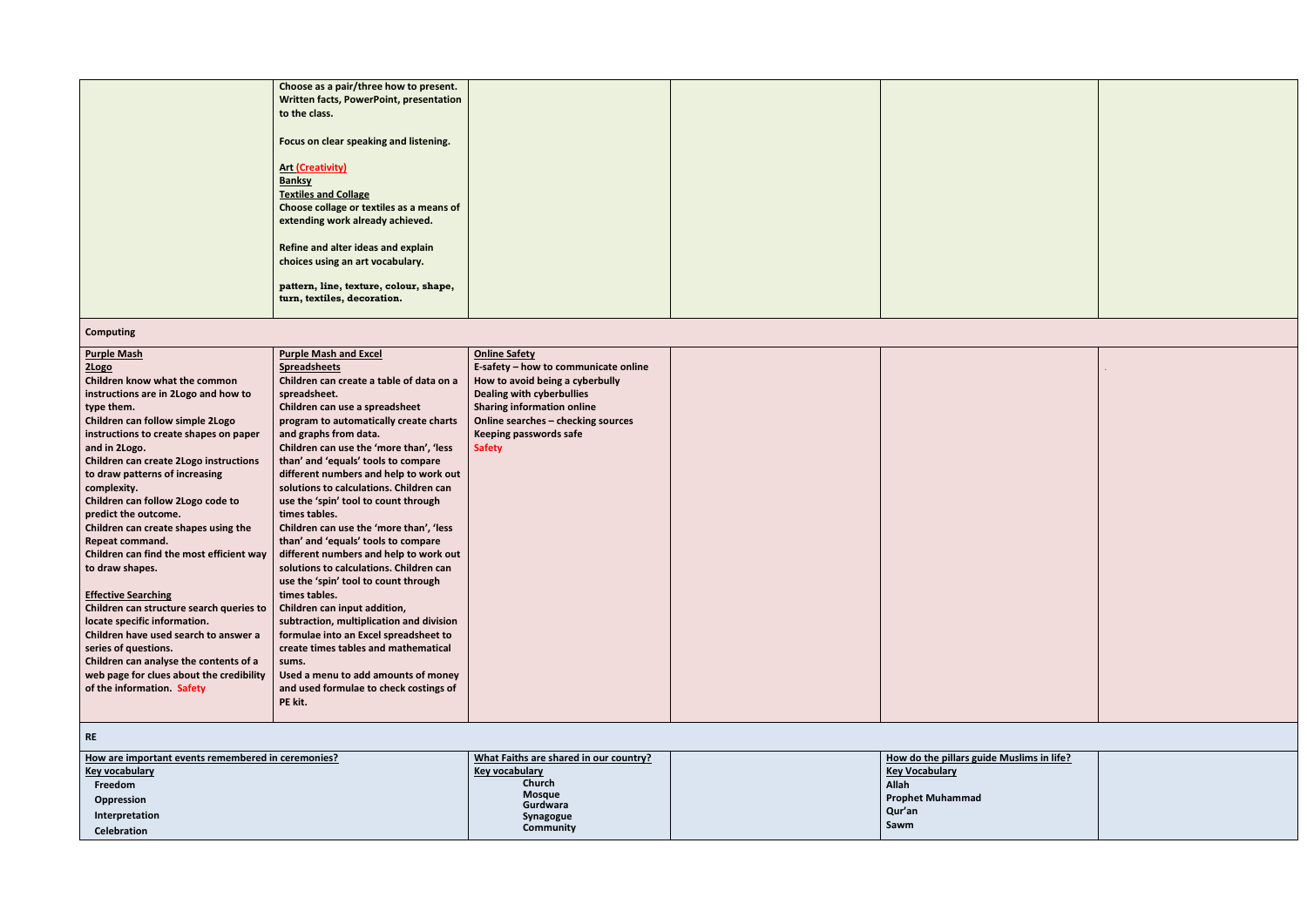| <b>Shared values</b><br>Remembrance<br><b>Reflection</b><br>Describe the different festivals, making links between them.<br>Explain and give reasons for the celebration of each festival.<br>Pupils to collage an image from the festivities and put key words or sentences into<br>it explaining the importance of light at Diwali using creativity.<br>Express ideas and opinions about what light represents.<br><b>PSHE</b> |  | Faith<br><b>Belief</b><br><b>Believer</b><br>Explore and describe ways beliefs and<br>values are expressed in different<br>religions through symbols and actions<br><b>Communication</b><br>Give examples of ways in which people<br>show they belong<br>Explain why belonging to a community<br>may be valuable but also challenging<br><b>British Values</b> |                                                                                                 | Ramadhaan<br>Hajj<br>Mecca/Makka<br>Describe and explain key teachings of Islam<br>and the different ways these are interpreted<br>by believers;<br>Describe and show understanding of how<br>Muslim beliefs impact in a variety of ways on<br>the life and decisions of believers;<br>Explain how the pilgrimage of Hajj can affect<br>a Muslims life. |
|----------------------------------------------------------------------------------------------------------------------------------------------------------------------------------------------------------------------------------------------------------------------------------------------------------------------------------------------------------------------------------------------------------------------------------|--|----------------------------------------------------------------------------------------------------------------------------------------------------------------------------------------------------------------------------------------------------------------------------------------------------------------------------------------------------------------|-------------------------------------------------------------------------------------------------|---------------------------------------------------------------------------------------------------------------------------------------------------------------------------------------------------------------------------------------------------------------------------------------------------------------------------------------------------------|
| <b>Democracy (British Values)</b>                                                                                                                                                                                                                                                                                                                                                                                                |  | <b>Physical Health &amp; Wellbeing</b>                                                                                                                                                                                                                                                                                                                         | <b>Keeping safe and managing risk:</b>                                                          | <b>Drugs</b>                                                                                                                                                                                                                                                                                                                                            |
|                                                                                                                                                                                                                                                                                                                                                                                                                                  |  | What is important to me?                                                                                                                                                                                                                                                                                                                                       | <b>Playing safe</b>                                                                             | Pupils learn that there are drugs (other than                                                                                                                                                                                                                                                                                                           |
| understand that Britain is a democratic society, what this means and the                                                                                                                                                                                                                                                                                                                                                         |  | Pupils learn why people may eat or avoid                                                                                                                                                                                                                                                                                                                       | <b>Pupils learn:</b>                                                                            |                                                                                                                                                                                                                                                                                                                                                         |
| advantages/disadvantages                                                                                                                                                                                                                                                                                                                                                                                                         |  | certain foods (religious, moral, cultural or                                                                                                                                                                                                                                                                                                                   | How to be safe in their computer gaming                                                         | medicines) that are common in everyday life,                                                                                                                                                                                                                                                                                                            |
|                                                                                                                                                                                                                                                                                                                                                                                                                                  |  | health reasons). Pupil Voice                                                                                                                                                                                                                                                                                                                                   | habits                                                                                          | and why people choose to use them. (pupil                                                                                                                                                                                                                                                                                                               |
|                                                                                                                                                                                                                                                                                                                                                                                                                                  |  |                                                                                                                                                                                                                                                                                                                                                                | About keeping safe near roads, rail, water,                                                     | voice and communication)                                                                                                                                                                                                                                                                                                                                |
| School council manifestos /pledges and an in-class vote.                                                                                                                                                                                                                                                                                                                                                                         |  | <b>Pupils learn about other factors that</b>                                                                                                                                                                                                                                                                                                                   | building sites and around fireworks                                                             | Pupils learn about the effects and risks of                                                                                                                                                                                                                                                                                                             |
| know that there are different political parties who differ in their views                                                                                                                                                                                                                                                                                                                                                        |  | contribute to people's food choices (such                                                                                                                                                                                                                                                                                                                      | About what to do in an emergency and<br>basic emergency first-aid procedures -<br><b>Safety</b> |                                                                                                                                                                                                                                                                                                                                                         |
| understand that people have opportunities to influence decisions by voting in                                                                                                                                                                                                                                                                                                                                                    |  | as ethical, farming, fair trade and<br>seasonality).                                                                                                                                                                                                                                                                                                           |                                                                                                 | drinking alcohol                                                                                                                                                                                                                                                                                                                                        |
| elections.                                                                                                                                                                                                                                                                                                                                                                                                                       |  |                                                                                                                                                                                                                                                                                                                                                                |                                                                                                 | Pupils learn about different patterns of                                                                                                                                                                                                                                                                                                                |
|                                                                                                                                                                                                                                                                                                                                                                                                                                  |  | Children learn the importance of sleep.                                                                                                                                                                                                                                                                                                                        |                                                                                                 | behaviour that are related to drug use.                                                                                                                                                                                                                                                                                                                 |
| know how laws are made and the importance of following them                                                                                                                                                                                                                                                                                                                                                                      |  | <b>Health</b>                                                                                                                                                                                                                                                                                                                                                  |                                                                                                 | Pupils learn that medicines can be used to                                                                                                                                                                                                                                                                                                              |
| understand the contribution and influence that individuals and organisations                                                                                                                                                                                                                                                                                                                                                     |  |                                                                                                                                                                                                                                                                                                                                                                |                                                                                                 | manage and treat medical conditions such as                                                                                                                                                                                                                                                                                                             |
| can have on social and environmental change                                                                                                                                                                                                                                                                                                                                                                                      |  |                                                                                                                                                                                                                                                                                                                                                                |                                                                                                 | asthma, and that it is important to follow                                                                                                                                                                                                                                                                                                              |
| recognise that laws help to keep people safe                                                                                                                                                                                                                                                                                                                                                                                     |  |                                                                                                                                                                                                                                                                                                                                                                |                                                                                                 | instructions for their use. Health and Safety                                                                                                                                                                                                                                                                                                           |
|                                                                                                                                                                                                                                                                                                                                                                                                                                  |  |                                                                                                                                                                                                                                                                                                                                                                |                                                                                                 |                                                                                                                                                                                                                                                                                                                                                         |
| Visit a local library to see one of the services that the council provide.                                                                                                                                                                                                                                                                                                                                                       |  |                                                                                                                                                                                                                                                                                                                                                                |                                                                                                 |                                                                                                                                                                                                                                                                                                                                                         |
| understand that the local council organises services under the guidance of the                                                                                                                                                                                                                                                                                                                                                   |  |                                                                                                                                                                                                                                                                                                                                                                |                                                                                                 |                                                                                                                                                                                                                                                                                                                                                         |
| central government                                                                                                                                                                                                                                                                                                                                                                                                               |  |                                                                                                                                                                                                                                                                                                                                                                |                                                                                                 |                                                                                                                                                                                                                                                                                                                                                         |
| recognise there are limited resources for the needs of the community                                                                                                                                                                                                                                                                                                                                                             |  |                                                                                                                                                                                                                                                                                                                                                                |                                                                                                 |                                                                                                                                                                                                                                                                                                                                                         |
| Greta Thunberg - Research about her and her beliefs.                                                                                                                                                                                                                                                                                                                                                                             |  |                                                                                                                                                                                                                                                                                                                                                                |                                                                                                 |                                                                                                                                                                                                                                                                                                                                                         |
| know that people may have different views about how council money should be<br>spent                                                                                                                                                                                                                                                                                                                                             |  |                                                                                                                                                                                                                                                                                                                                                                |                                                                                                 |                                                                                                                                                                                                                                                                                                                                                         |
| <b>Music</b>                                                                                                                                                                                                                                                                                                                                                                                                                     |  |                                                                                                                                                                                                                                                                                                                                                                |                                                                                                 |                                                                                                                                                                                                                                                                                                                                                         |
|                                                                                                                                                                                                                                                                                                                                                                                                                                  |  | <b>ABBA</b>                                                                                                                                                                                                                                                                                                                                                    |                                                                                                 | Lean on Me by Bill Withers                                                                                                                                                                                                                                                                                                                              |
|                                                                                                                                                                                                                                                                                                                                                                                                                                  |  | Listening and appraising music of the<br>1970's.                                                                                                                                                                                                                                                                                                               |                                                                                                 | Listening and appraising music of the 1970's.<br>Learning to sing Lean on Me                                                                                                                                                                                                                                                                            |

**Learning to sing Mama Mia Performing as an ensemble**

**Finding the pulse** 

| ey teachings of Islam<br>s these are interpreted                |  |
|-----------------------------------------------------------------|--|
| nderstanding of how<br>in a variety of ways on<br>of believers; |  |
| mage of Hajj can affect                                         |  |
|                                                                 |  |

| are drugs (other than         |  |
|-------------------------------|--|
| mmon in everyday life,        |  |
| e to use them. (pupil         |  |
| tion)                         |  |
| effects and risks of          |  |
|                               |  |
| erent patterns of             |  |
| ated to drug use.             |  |
| cines can be used to          |  |
| dical conditions such as      |  |
| important to follow           |  |
| <b>Ise. Health and Safety</b> |  |
|                               |  |
|                               |  |
|                               |  |
|                               |  |
|                               |  |
|                               |  |
|                               |  |
|                               |  |

| <b>Lean on Me by Bill Withers</b>             |  |
|-----------------------------------------------|--|
| Listening and appraising music of the 1970's. |  |
| Learning to sing Lean on Me                   |  |
| <b>Compare to ABBA.</b>                       |  |
| Performing as an ensemble                     |  |
| <b>Finding the pulse</b>                      |  |
|                                               |  |